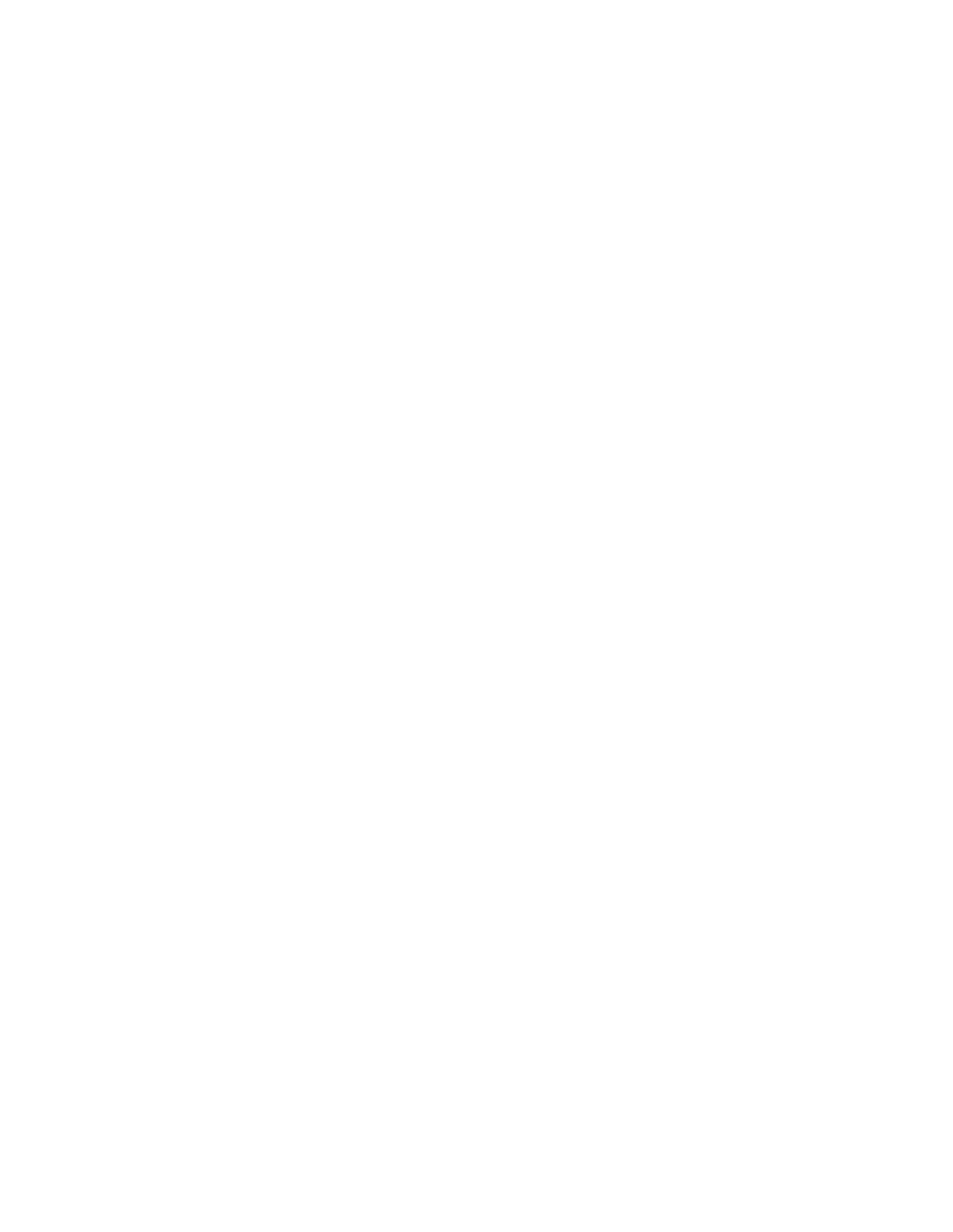

**Chittenden County Regional Planning Commission & City of Burlington PARKING MANAGEMENT PLAN – PHASE B**

# **CONTENTS**

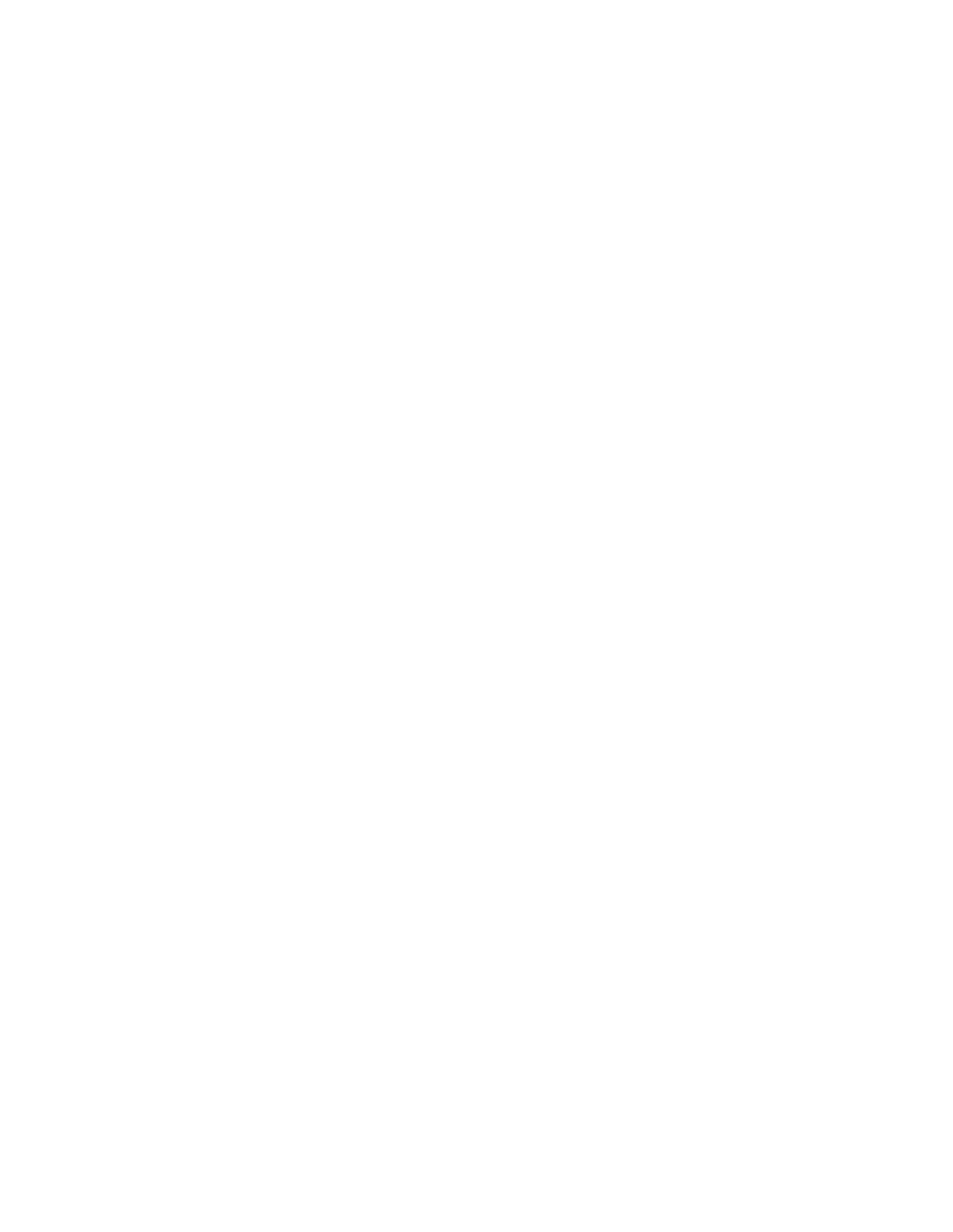## <span id="page-4-0"></span>**1.0 INTRODUCTION**

This proposal outlines the goals and objectives for the second phase of work on the Parking Management Plan (PMP) for the Winooski Avenue Corridor between Pearl Street and Riverside Avenue in Burlington, Vermont. Phase A was approved by the City Council-Stakeholder Advisory Committee in March 2021.

As directed by City Council, the final PMP will identify practical strategies for balancing parking supply and demand north of Pearl Street, with the goal of meeting essential parking needs while freeing up space for dedicated bike lanes. The City Council – Stakeholder Committee will approve the scope of work, methodology, and public engagement plan; receive periodic updates from the project team; review recommendations of the PMP; and approve the final PMP after its presentation to the Ward 2/3 Neighborhood Planning Assembly (NPA).

This PMP will provide a transparent and technically focused analysis on the demand for vehicle parking and how that demand may be managed through on-street and off-street parking spaces. RSG's Jonathan Slason will be the primary point of contact and project manager. RSG has engaged Desman Design Management (DESMAN), a firm devoted to parking issues, to advise on the development of the PMP. Andy Hill from Desman will be the primary point of contact from Desman. Andy will assist in facilitation, review analysis, and inform on management approaches. Both firms will be supported by additional technical staff.

## <span id="page-4-1"></span>**2.0 PROJECT APPROACH – PHASE B**

## <span id="page-4-2"></span>**2.1 PHASE B INITIATION MEETING**

The City Council-Stakeholder Committee (hereafter referred to simply as the "Committee") will meet with the City and project team to review and approve the Phase B scope of work before proceeding.

The Committee meeting will also include a presentation of the Phase A Parking Model.

## <span id="page-4-3"></span>**2.2 PUBLIC ENGAGEMENT**

The PMP relies on evaluating impacts in a clear and transparent way. Understanding what is important to study and evaluate is best obtained through a public process to listen to the issues, concerns, and challenges as well as the opportunities that users of the corridor experience.

The methods of engagement will be a mix of focused engagement with targeted audiences (North Winooski Ave businesses, including non-profits), open web surveys, and a public meeting at the Ward 2/3 NPA.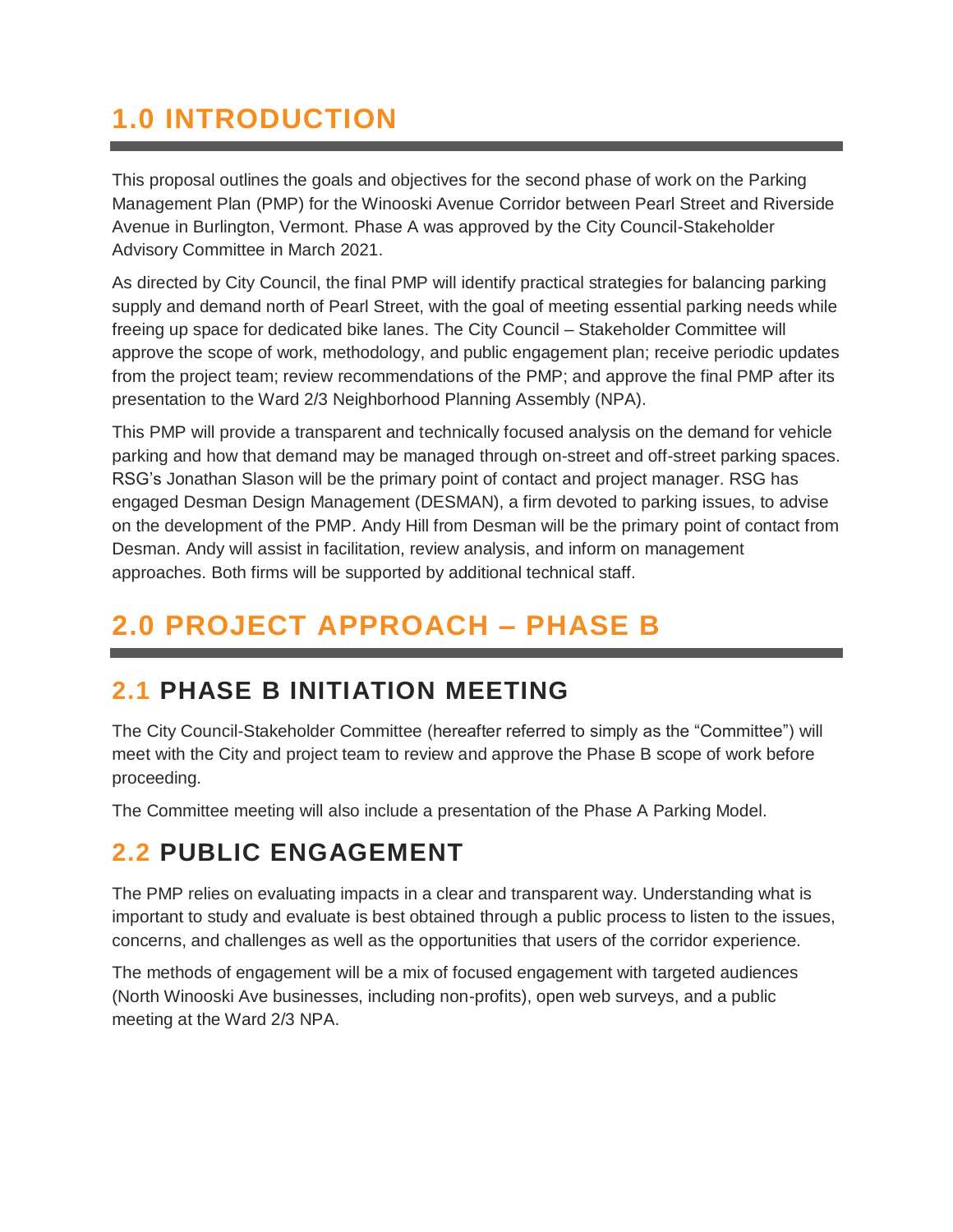#### <span id="page-5-0"></span>**Survey**

A web-based survey will be developed; formatted for offline use as well. When compared to public meetings, participation rates for surveys are typically significantly higher.

#### **Goal of the survey:**

- Understand travel behaviors including the parking needs and problems for residents, landlords, businesses owners and employees, and visitors – on a typical weekday and weekend basis.
- Understand willingness to park and walk or use other modes of transportation.
- Identify importance of criteria to be used in evaluation.

Invitation postcards to take the online survey (or request a paper copy or translated copy / translation assistance) will be mailed to all addresses and property owners within the project area. Area Councilors and City staff will advise on languages to include on the postcard. Postcards with the website address and phone number to take the survey will also be available at the businesses along the corridor for staff and visitors. Lawn signs may be used to inform people traveling along the corridor.

The team will also distribute the survey to other stakeholders and the community at large who may visit North Winooski Avenue. This may include area City Councilors, the Burlington Business Association, Old North End Arts and Business Network, the Vermont Landlords Association, Burlington Walk Bike Council, citywide Front Porch Forum, and social media.

The project team will ensure translation and interpretation services are available and easily identifiable. The project team is prepared to solicit more direct feedback to maximize the representativeness of the survey by targeted engagement with specific agencies and organizations on North Winooski Avenue.

**Committee Task**: select 2 members to draft the survey with the project team.

#### **Proposed Schedule:**

- $\bullet$  July 26<sup>th</sup> August 6<sup>th</sup>. Develop survey
- August  $9<sup>th</sup> 27<sup>th</sup>$ . Mail postcards and launch survey

## <span id="page-5-1"></span>**2.3 PROPOSE EVALUATION CRITERIA**

This task will distill the feedback from the earlier Corridor Study and the parking survey to determine the evaluation criteria for scoring and evaluating the potential parking management strategies.

The project team will propose specific evaluation criteria with draft metrics that can be evaluated using the data collected during the corridor study, the parking model, and the public survey.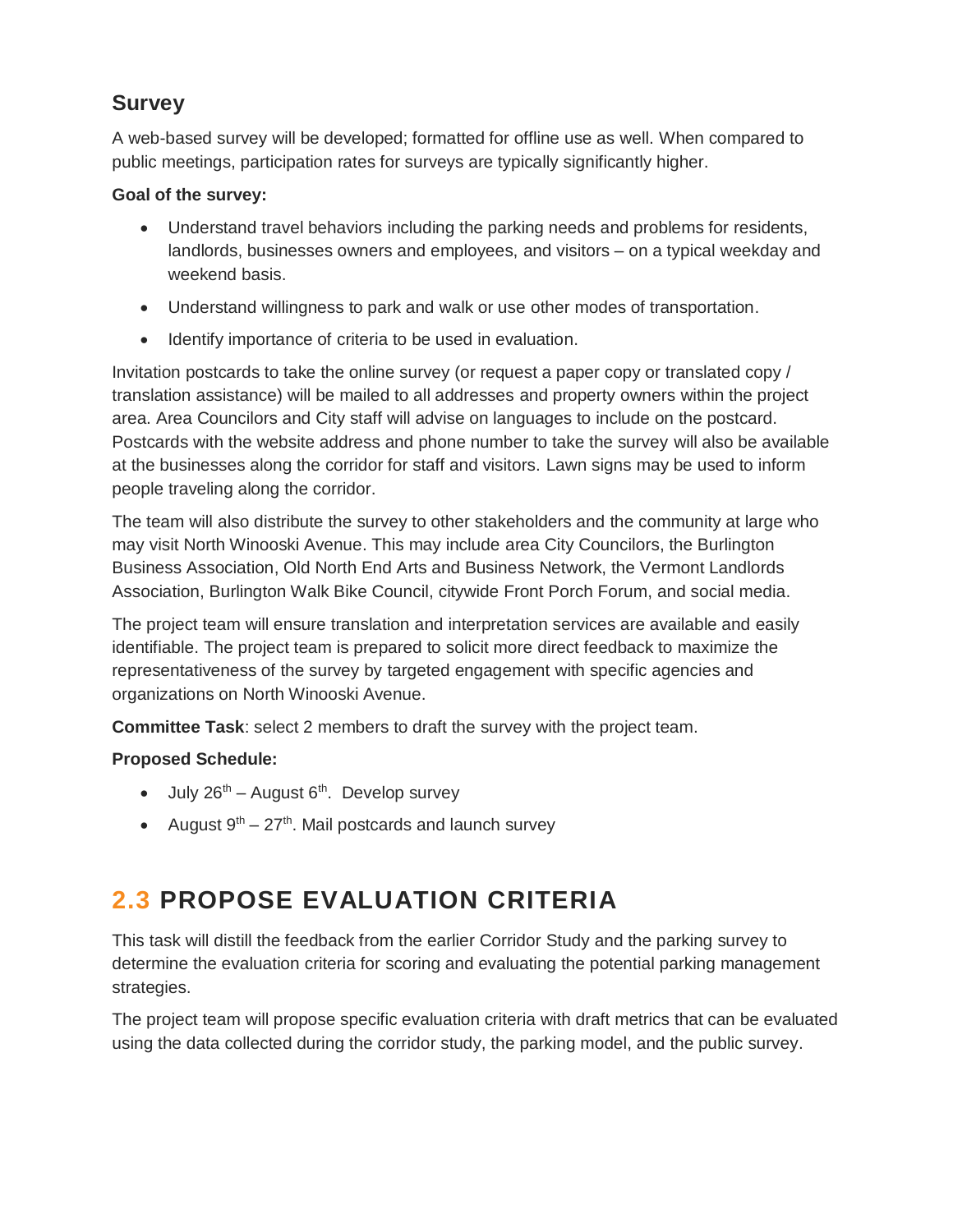Ideas such as the curb productivity index (optimizing the numbers of persons per hour), benefit to cost analyses, racial and social equity measures, and health and safety measures could be considered. The Committee will review and provide input on the draft criteria.

## <span id="page-6-0"></span>**2.4 ANALYSIS & EVALUATION**

The project team will compile the array of options that have been developed within the Corridor plan as well as through the course of the PMP, specifically with input gleaned from survey. Each of the options will be analyzed across the various performance measures and evaluation criteria.

The evaluation process will present the array of options in a 'cross-walk' format with evaluation criteria provided for each of the options. The evaluation criteria will be assessed for each of options with input from the committee. The criteria will be normalized and weighted to reinforce the priorities established in the Corridor study and from input collected in the survey.

#### **Proposed schedule:**

Week of August  $30<sup>th</sup>$  – Preliminary results from the survey, draft evaluation criteria, and develop preliminary parking management options.

## <span id="page-6-1"></span>**2.5 DRAFT MANAGEMENT PLAN**

A draft parking management plan will be created including a summary of the Phase A parking analysis of demand and assessment of various physical configuration options. The plan will include a summary of the public involvement aspects, the survey, and information provided by citywide stakeholders as well as those along the corridor.

The plan will consist of non-physical investments as well. Project team member, DESMAN, has significant experience guiding communities in developing practical parking management plans and policies to improve the utilization of public parking resources, reduce overall parking demand, and how pricing, permits, and other regulatory aspects can be incorporated.

The plan will include an implementation plan that will organize the sequence of events necessary to achieve the outcomes stated for the plan. It is expected that investments can be organized into time horizons, such as immediate, short, and long term. The timeframes may allow for other interfacing policies and investments to coincide to achieve mutual objectives at a point in the future.

The draft plan will be presented to the Committee, the Ward 2/3 NPA, and the City Council.

#### **Proposed schedule:**

- September  $9<sup>th</sup>$  Committee to review survey results, evaluation criteria, and preliminary parking management plan.
- September  $23^{\text{rd}}$  Committee meeting to review and approve draft parking management plan.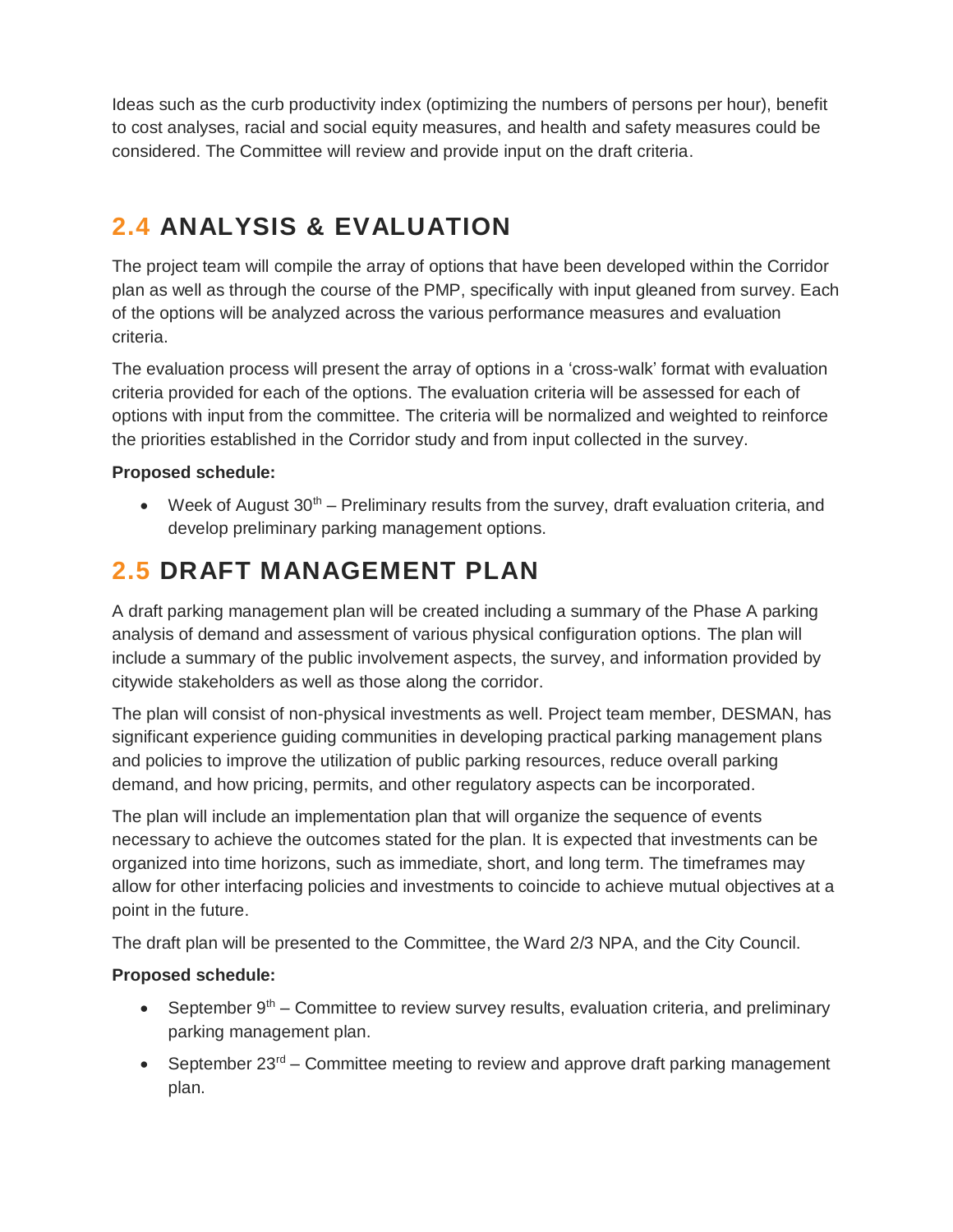September or October (pending above schedule) - NPA meeting

## <span id="page-7-0"></span>**2.6 FINALIZE MANAGEMENT PLAN**

The final parking management plan will reflect the input received on the draft plan and will be approved by the Committee before a presentation to City Council and approval by the Public Works Commission.

## <span id="page-7-1"></span>**3.0 SCHEDULE**

The schedule for Phase B of the Parking Management Plan is as follows:

- $\bullet$  22<sup>nd</sup> July. Phase B initiation meeting.
- $\bullet$  July 26<sup>th</sup> August 6<sup>th</sup>. Project team meeting to develop Survey with two Committee members.
- August  $9th 27<sup>th</sup>$ . Mail postcards, launch survey, and focused engagement with corridor stakeholders.
- Week of August  $30<sup>th</sup>$  Preliminary results from the survey, draft evaluation criteria, and develop preliminary parking management options.
- September  $9<sup>th</sup>$  Committee meeting to review survey results, evaluation criteria, and preliminary parking management plan.
- Week of September  $13<sup>th</sup>$  Respond to comments and prepare draft parking management plan.
- September  $23^{rd}$  Committee meeting to review and approve draft parking management plan.
- September / October NPA meeting
- October / November Presentation to City Council and approval by Public Works Commission.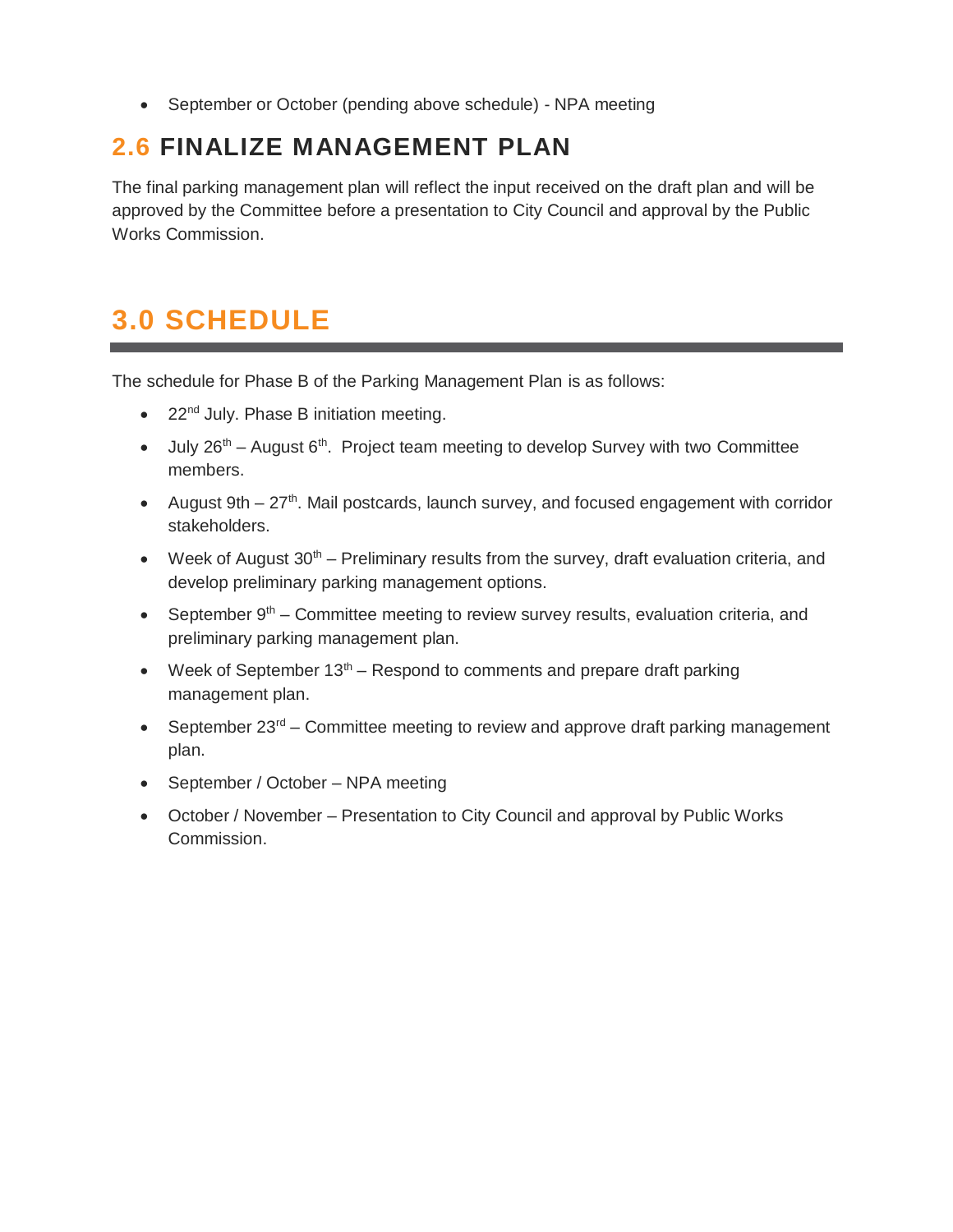

180 Battery Street, Suite 350 Burlington, VT 05401 802.383.0118 **www.rsginc.com**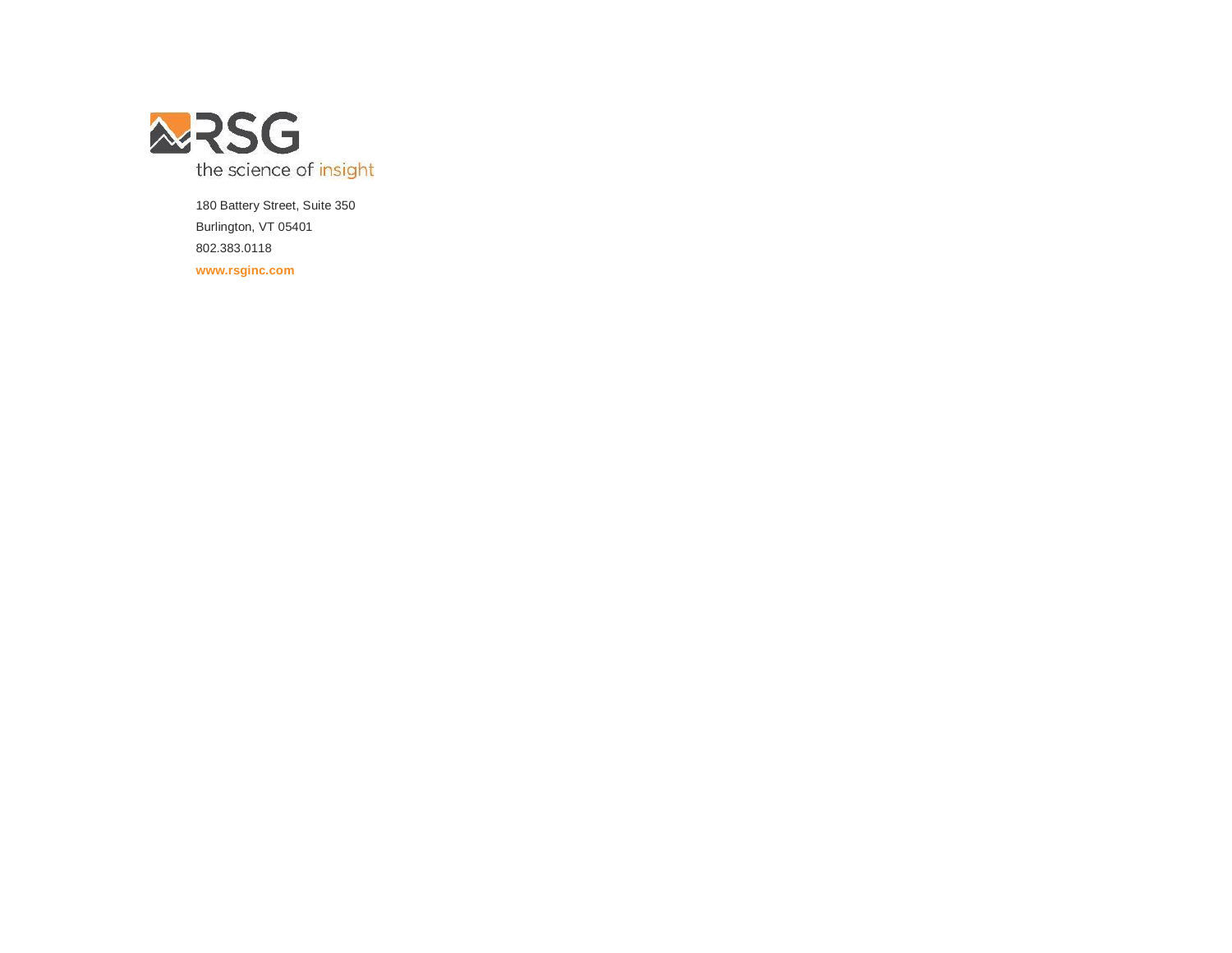

RSG promotes sustainable business practices that minimize negative impacts on the environment. We print all proposals and reports on recycled paper that utilizes a minimum of 30% postconsumer waste.